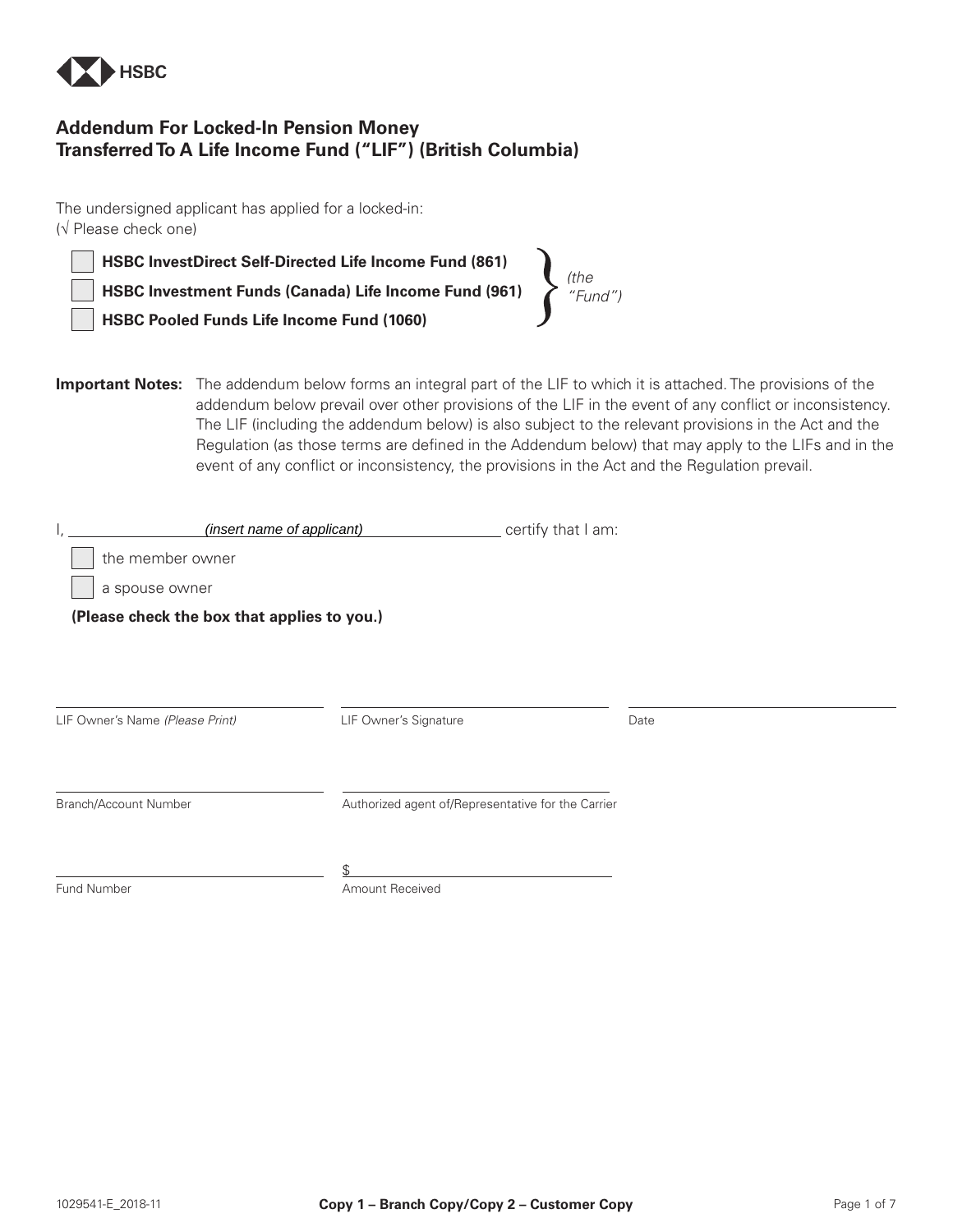## **SCHEDULE 2 (section 116) PENSION BENEFITS STANDARDS REGULATION LIFE INCOME FUND ADDENDUM**

## **PART 1 DEFINITIONS AND INTERPRETATION**

## **Definitions and interpretation**

**1 (1)** Subject to subsection (3), the following terms, used in this addendum, have the meanings given to them below, except where the context otherwise requires:

"**Act**" means the *Pension Benefits Standards Act*, S.B.C. 2012, c. 30;

"**annuity**" means a non-commutable life annuity contract that is issued or issuable by an insurance company to provide, on a deferred or immediate basis, a series of periodic payments for the life of the annuity holder or for the lives jointly of the annuity holder and the annuity holder's spouse;

"**designated beneficiary**" has the same meaning as in the *Wills, Estates and Succession Act*;

"**life income fund issuer**" means the issuer of this life income fund;

"**life income fund maximum amount**", in relation to the income that may be paid out of a life income fund to an owner in a calendar year, means the greatest of

- (a) the investment returns for the most recently completed calendar year for the owner's life income fund,
- (b) the minimum amount of income that, under the *Income Tax Act* (Canada) or the Income Tax Regulations (Canada), is required to be paid out of the owner's life income fund that year, and
- (c) the amount determined by dividing the life income fund balance by the withdrawal factor

where

"**CANSIM rate**," in relation to a period of not more than 12 months for which interest is payable, means the rate of interest on long-term bonds issued by the government of Canada for the month of November preceding the calendar year in relation to which the withdrawal factor is being calculated, determined by reference to the Canadian Socio-Economic Information Management System (CANSIM) Series VI22487 compiled by Statistics Canada and available on the website maintained by the Bank of Canada;

"**life income fund balance**," in relation to a life income fund, means

- (a) in the calendar year in which the fund is established, the balance of the owner's life income fund as at the date on which the fund is established, and
- (b) in every subsequent calendar year, the balance of the owner's life income fund as at January 1 of the calendar year in which the calculation is made;

"**withdrawal factor**" means the actuarial present value on January 1 of the calendar year in which the calculation is made of an annuity of \$1, payable at the beginning of each calendar year between that date and December 31 of the calendar year during which the owner reaches the age of 90 years, and calculated by using

- (a) for the first 15 calendar years in relation to which the actuarial present value is determined, the greater of the following:
	- (i) 6% per year;
	- (ii) the CANSIM rate, and
- (b) for each calendar year after the first 15 calendar years, 6% per year;

#### "**locked-in money**" means

- (a) money the withdrawal, surrender or receipt of which is restricted under section 68 of the Act,
- (b) money to which paragraph (a) applies that has been transferred out of a pension plan
	- (i) to one or more locked-in retirement accounts or life income funds, and any interest on that money,  $\alpha$ r
	- (ii) to an insurance company to purchase an annuity that is permitted under the Act,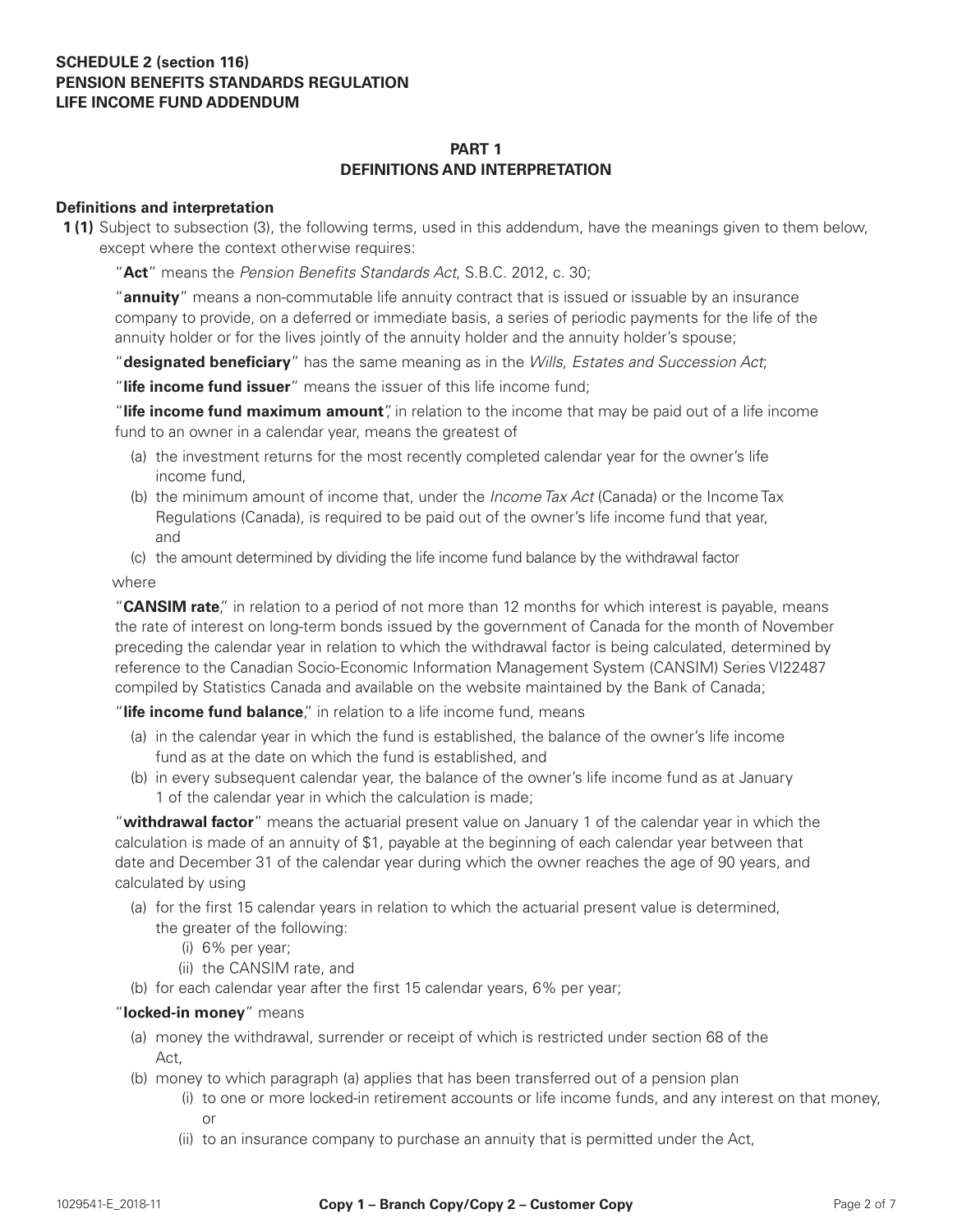- (c) money in a locked-in retirement account that was deposited into the locked-in retirement account under section 105 (1) of the Regulation or paid to the locked-in retirement account issuer under section 105 (2) or (3) (b) of the Regulation, and
- (d) money in a life income fund that was deposited into the life income fund under section 124 (1) of the Regulation or paid to the life income fund issuer under section 124 (2) or (3) (b) of the Regulation;

"**member owner**" means the owner of this life income fund if

- (a) the owner was a member of a pension plan, and
- (b) this life income fund contains locked-in money from that plan;

"**owner**," in relation to this life income fund, means

- (a) the member owner of this life income fund, or
- (b) the spouse owner of this life income fund;

"**Regulation**" means the Pension Benefits Standards Regulation enacted under the *Pension Benefits Standards Act*, S.B.e. 2012, c. 30;

"**spouse**" means a person who is a spouse within the meaning of subsection (2);

"**spouse owner**" means the owner of this life income fund if this life income fund contains locked-in money from a pension plan and the owner is

- (a) the spouse or former spouse of a member of the pension plan or member owner whose entitlement to the locked-in money in this life income fund arose by virtue of a breakdown of the marriage or marriage-like relationship between the owner and the member or member owner, or
- (b) the surviving spouse of a deceased member of the pension plan or member owner whose entitlement to the locked-in money in this life income fund arose by virtue of the death of the member or member owner;

"**this life income fund**" means the life income fund to which this addendum applies.

- **(2)** Persons are spouses for the purposes of this addendum on any date on which one of the following applies:
	- (a) they
		- (i) are married to each other, and
		- (ii) have not been living separate and apart from each other for a continuous period longer than 2 years;
	- (b) they have been living with each other in a marriage-like relationship for a period of at least 2 years immediately preceding the date.
- **(3)** Terms used in this addendum that are not defined in subsection (1) but are defined in the Act or the Regulation have the meanings given to them in the Act or the Regulation.

## **PART 2 TRANSFERS IN AND TRANSFERS AND PAYMENTS OUT OF LIFE INCOME FUND**

## **Limitation on deposits to this life income fund**

**2 (1)** Subject to subsection (2), the only money that may be deposited in this life income fund is

- (a) locked-in money transferred from a pension plan if
	- (i) this life income fund is owned by a member owner, or
		- (ii) this life income fund is owned by a spouse owner, or
- (b) money deposited by the life income fund issuer under section 124 (1) of the Regulation or paid to the life income fund issuer for deposit to this life income fund under section 124 (2) or (3) (b) of the Regulation.

 **(2)** The life income fund issuer must not accept a transfer of locked-in money to this life income fund unless

- (a) a copy of the consent required by section 103 (2) (c) or confirmation required by section 121 (1) (b) (ii) of the Regulation has been provided to the issuer, and
- (b) if the locked-in money is coming from a pension plan by way of a transfer by a member of the plan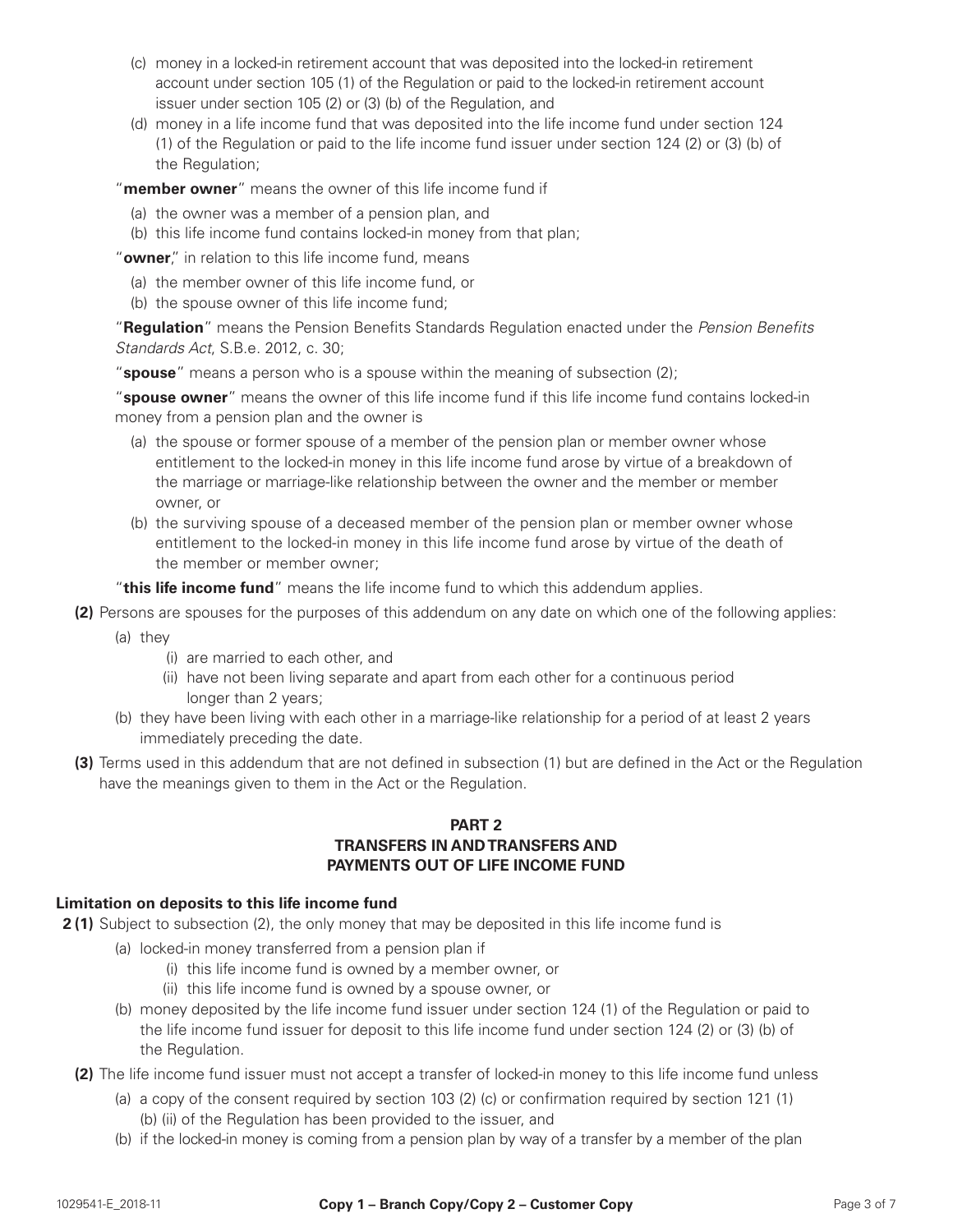or from a locked-in retirement account by way of a transfer by the owner of the account, the member or member owner or spouse owner, within the meaning of paragraph (a) of the definition of "spouse owner," is at least 50 years of age.

 **(3)** For the purpose of subsection (2) (a), the spouse's consent or confirmation is valid for each successive transfer of money in this life income fund to another life income fund or a life income type benefits account in a pension plan.

## **Payment of retirement income**

- **3 (1)** The owner of this life income fund must, at the beginning of each calendar year, notify the life income fund issuer in writing of the amount of income that is to be paid out of the life income fund during that year, which amount must accord with subsection (5).
	- **(2)** If the owner of this life income fund fails to notify the life income fund issuer in accordance with subsection (1) in any calendar year, the life income fund issuer must, subject to subsection (4), pay to the owner, in that year, the minimum amount of income that, under the *Income Tax Act* (Canada) or the Income Tax Regulations (Canada), is required to be paid out of the owner's life income fund in that year.
	- (3) The owner of this life income fund must, at any time that money is transferred to this life income fund, other than from another life income fund or a life income type benefits account in a pension plan, notify the life income fund issuer in writing of the amount of income that is to be paid out of the life income fund during that year, which amount must accord with subsection (5).
	- **(4)** The owner of this life income fund may, at any time during a calendar year, change the amount of income that is to be paid out of this life income fund during that year to a different amount that accords with subsection (5).
	- (5) There must be paid from a life income fund in each calendar year an amount of income that is
		- (a) not less than the minimum amount of income that, under the *Income Tax Act* (Canada) or the Income Tax Regulations (Canada), is required to be paid out of the owner's life income fund in that year, and
		- (b) not more than the life income fund maximum amount applicable to the owner's life income fund for that year.

#### **Limitation on payments and transfers from this life income fund**

- **4 (1)** Money in this life income fund, including investment earnings, is for use in the provision of retirement income.
	- (2) Despite subsection (1), money may be paid or transferred from this life income fund in the following circumstances:
		- (a) by way of a transfer to another life income fund on the applicable conditions set out in this addendum;
		- (b) by way of a transfer to a locked-in retirement account;
		- (c) by way of a transfer to an insurance company to purchase an annuity in accordance with section 7;
		- (d) by way of a transfer to a pension plan if the plan text document of the plan allows the transfer;
		- (e) in accordance with Part 4 of this addendum.
	- **(3)** Without limiting subsections (1) and (2) of this section and in accordance with section 70 of the Act, money in this life income fund must not be assigned, charged, alienated or anticipated and is exempt from execution, seizure or attachment.
	- **(4)** The life income fund issuer must comply with any applicable requirements of the Act and the Regulation before allowing a payment or transfer of any of the money in this life income fund.

#### **General liability for improper payments or transfers**

- **5** If the life income fund issuer pays or transfers money from this life income fund contrary to the Act or the Regulation,
	- (a) subject to paragraph (b), the life income fund issuer must,
		- (i) if less than all of the money in this life income fund is improperly paid or transferred, deposit into this life income fund an amount of money equal to the amount of money that was improperly paid or transferred, or
		- (ii) if all of the money in this life income fund is improperly paid or transferred, establish a new life income fund for the owner and deposit into that new life income fund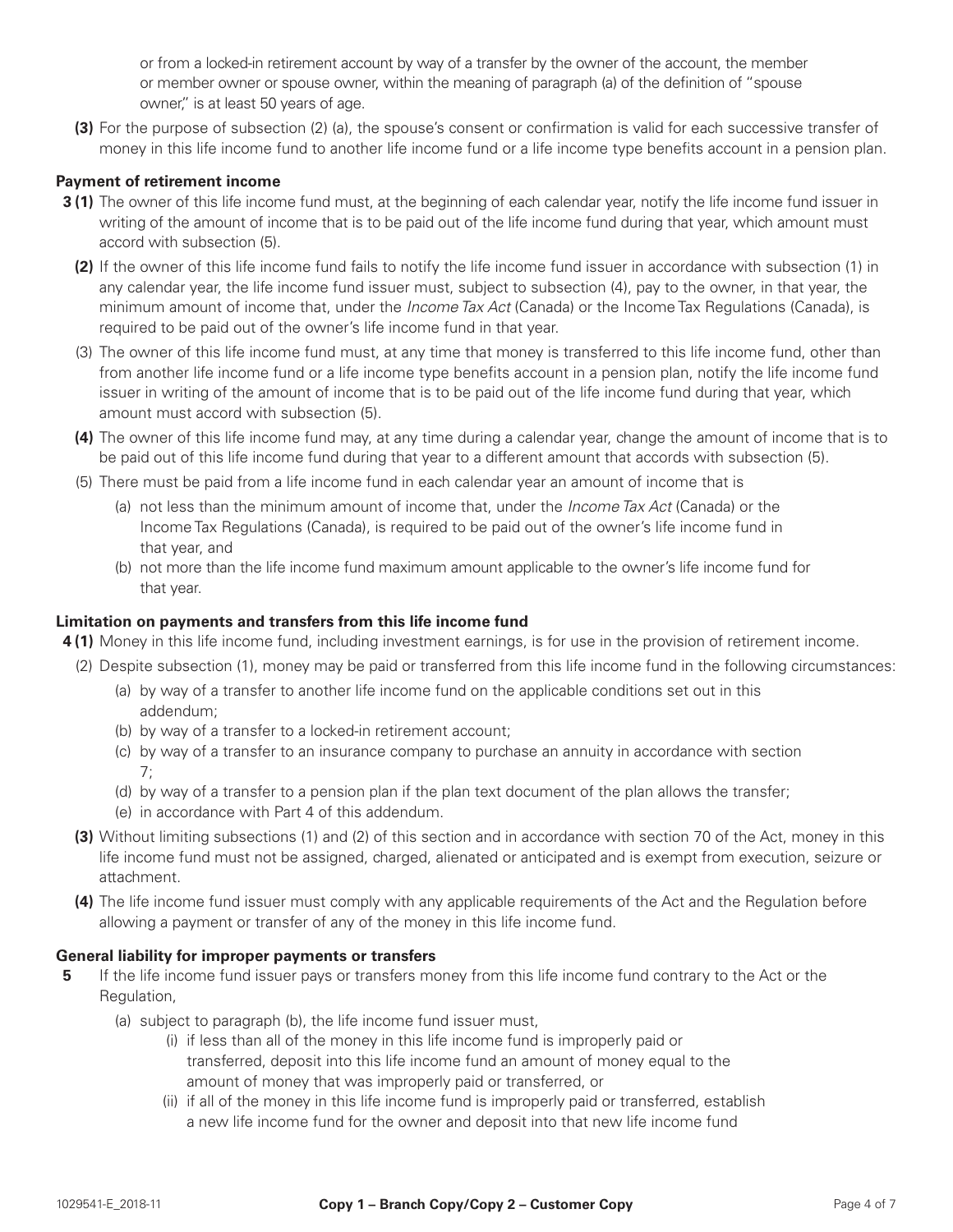an amount of money equal to the amount of money that was improperly paid or transferred, or

(b) if

- (i) the money is transferred out of this life income fund to an issuer (the "transferee issuer") that is authorized under the Regulation to issue life income funds,
- (ii) the transfer is contrary to the Act or the Regulation in that the life income fund issuer failed to advise the transferee issuer that the money is locked-in money, and
- (iii) the life income fund issuer deals with the money in a manner that is contrary to the manner in which locked-in money must be dealt with under the Act or the Regulation,

the life income fund issuer must pay to the transferee issuer, in accordance with the requirements of the Act and the Regulation relating to transfers of locked-in money, an amount equal to the amount dealt with in the manner referred to in subparagraph (iii).

## **Remittance of securities**

- **6 (1)** If this life income fund holds identifiable and transferable securities, the transfers referred to in this Part may, unless otherwise stipulated in the contract to which this is an addendum, be made, at the option of the life income fund issuer and with the consent of the owner, by the transfer of those securities.
	- (2) There may be transferred to this life income fund identifiable and transferable securities, unless otherwise stipulated in the contract to which this is an addendum, if that transfer is approved by the life income fund issuer and consented to by the owner.

## **Retirement income from annuity**

**7 (1)** The money in this life income fund must not be transferred to an insurance company to purchase an annuity unless

- (a) payments under the annuity do not begin until the member owner or spouse owner, within the meaning of paragraph (a) of the definition of "spouse owner," as the case may be, has reached 50 years of age,
- (b) payments under the annuity begin on or before the last date on which a person is allowed under the *Income Tax Act* (Canada) to begin receiving a pension from a registered pension plan,
- (c) there is no differentiation among the annuitants on the basis of gender, and
- (d) if the owner is a member owner who has a spouse,
	- (i) the annuity is in the form of a joint and survivor pension referred to in section 80 (2) of the Act, or
	- (ii) one of the following has been provided to the life income fund issuer:
		- (A) a waiver in Form 2 (Waiver A) of Schedule 3 of the Regulation signed by the spouse in the presence of a witness and outside the presence of the member not more than 90 days before the date that payments are to begin;
		- (B) confirmation, in a form and manner satisfactory to the life income fund issuer, that section 145 of the *Family Law Act* applies.
- **(2)** A transfer under subsection (1) must be made within 60 days after the receipt by the life income fund issuer of all records that are necessary for the issuer to make the transfer.

# **PART 3 DEATH OF OWNER**

## **Payment on death of member owner**

- **8 (1)** Subject to subsection (2), if this life income fund is owned by a member owner who has died and he or she is survived by a spouse, the life income fund issuer must pay the money in this life income fund to the surviving spouse.
	- (2) If this life income fund is owned by a member owner who has died and
		- (a) he or she is not survived by a spouse, or
		- (b) he or she is survived by a spouse and one of the following has been provided to the life income fund issuer:
			- (i) a waiver in Form 4 of Schedule 3 of the Regulation signed by the spouse before the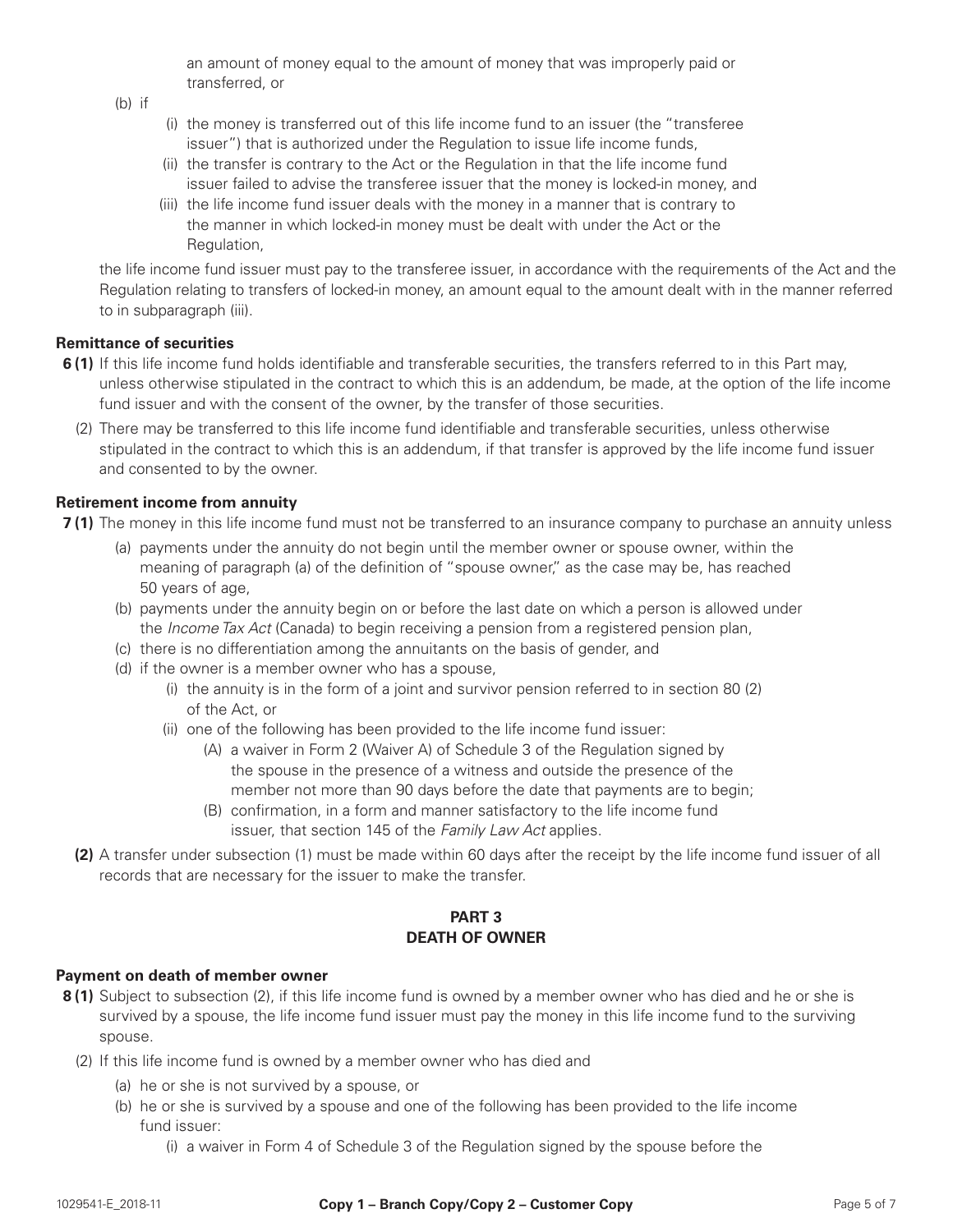member owner's death in the presence of a witness and outside the presence of the member owner;

(ii) confirmation, in a form and manner satisfactory to the life income fund issuer, that section 145 of the *Family Law Act* applies.

The life income fund issuer must pay the money in this life income fund to the member owner's designated beneficiary or, if there is no living designated beneficiary, to the personal representative of the member owner's estate.

 **(3)** A payment under subsection (1) or (2) must be made within 60 days after the receipt by the life income fund issuer of all records that are necessary for the issuer to make the payment.

## **Payment on death of spouse owner**

- **9 (1)** If this life income fund is owned by a spouse owner who has died, the life income fund issuer must pay the money in this life income fund to the spouse owner's designated beneficiary, or, if there is no living designated beneficiary, to the personal representative of the spouse owner's estate.
	- **(2)** A payment under subsection (1) must be made within 60 days after the receipt by the life income fund issuer of all records that are necessary for the issuer to make the payment.

## **PART 4 APPLICATIONS TO UNLOCK ALL OR PART OF LIFE INCOME FUND**

#### **Lump-sum payment of small account balance**

- **10(1)** On application by the owner of this life income fund, the life income fund issuer will pay to the owner the lumpsum amount referred to in section 69 (2) of the Act and section 126 of the Regulation if, on the date of the application,
	- (a) the balance of this life income fund does not exceed 20% of the Year's Maximum Pensionable Earnings (YMPE) under the Canada Pension Plan for the calendar year in which the application is made, or
	- (b) the owner is at least 65 years of age and the balance of this life income fund does not exceed 40% of the YMPE for the calendar year in which the application is made.
	- **(2)** A payment under subsection (1) must be made within 60 days after the receipt by the life income fund issuer of all records that are necessary for the issuer to make the payment.

#### **No splitting of contract**

**11** If this life income fund is not eligible for the lump-sum payment option referred to in section 10 of this addendum, the money in this life income fund must not be divided and transferred to 2 or more locked-in retirement accounts, life income funds, pension plans or annuities or any combination of them if that transfer would make the money in any one or more of them eligible for a lump-sum payment option under section 10 of this addendum or section 69 (1) or (2) of the Act.

#### **Shortened life**

- **12(1)** On application by the owner of this life income fund, the life income fund issuer will pay to the owner the payment, or series of payments for a fixed term, referred to in section 69 (4) (a) of the Act of all or part of the money held in this life income fund if
	- (a) a medical practitioner certifies that the owner has an illness or a disability that is terminal or likely to shorten the owner's life considerably, and
	- (b) this life income fund is owned by a member owner and the member owner does not have a spouse, or, if the member owner does have a spouse, one of the following has been provided to the life income fund issuer:
		- (i) a waiver in Form 1 of Schedule 3 of the Regulation signed by the spouse in the presence of a witness and outside the presence of the member owner not more than 90 days before the date of the application;
		- (ii) confirmation, in a form and manner satisfactory to the life income fund issuer, that section 145 of the *Family Law Act* applies.